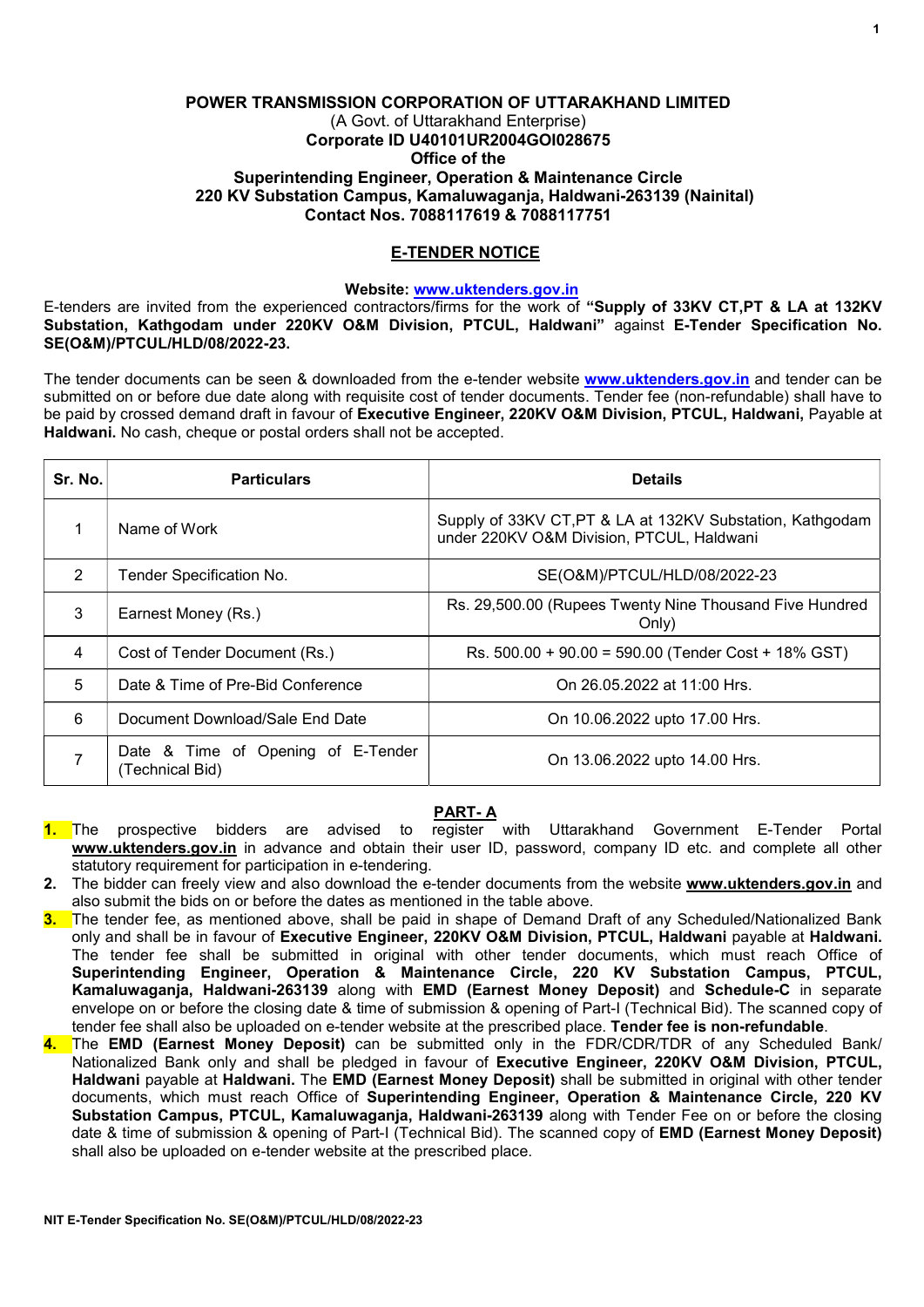$\overline{2}$ 

8. If in any case two or more bidder quotes the lowest rate for the same work, the work will be divided equally among the bidders those offering the equal quotes/rates. The right of equal division/allotment of work will be wholly reserved with the authority of calling the tender. After participation in tender if the lowest bidder disagree with the above clause the

5. The bidder has to quote their prices in 'price bid format/BOQ in excel sheet' only as given on e-tender website. The price bid in PDF is strictly not to be submitted/ uploaded. The schedule P2 (Price incidence of deviation) is

7. All the tender documents will be carried out only through e-tendering mode and the bidder has to submit all his tender documents (Like PQR Excel Sheet and Price Bid) in the e-tendering website **www.uktenders.gov.in** and in the meantime the bidders have to scan their Tender Fee, EMD (Earnest Money Deposit), and all the pre-qualifying documents/Supporting Documents for uploading and also submit the hard copy of the same (at least 2 sets) to the

given in excel format. If applicable, the bidder shall fill the same and upload with the price bid in PDF format.

EMD so deposited with the bid will be forfeited by the concerning authority.

undersigned office within the last date and time of the submission of tender.

6. The bidder also to upload the duly filled 'PQR sheet in excel' on e-tender website.

#### 9. Joint Venture Firm:-

- (a) In case a bid is submitted by a bidder as a Joint Venture (JV) firm then such joint venture will be allowed for a maximum of two firms only where one will be the lead partner and the other firm will be treated as JV partner.
- (b) In case of Joint Venture, the following condition shall also apply:-
- (c) One of the partners shall be nominated as lead Partner, and this authorization shall be evidenced by submitting a Power of Attorney signed by legally authorized signatories of all the Partners.
- (d) The Lead Partner shall be authorized to incur liabilities and receive instructions for and on behalf of any partners of the Joint Venture, and the entire execution of the Contract, including payment, shall be done exclusively with the LEAD PARTNER.
- (e) All partners of the Joint Venture shall be liable jointly and severally for the execution of the Contract in accordance with the contract terms, and a statement to this effect shall be included in the authorization mentioned under (c) above as well as in the Bid Form and in the Contract form (in case of successful Bid).
- (f) Agreement entered into by the joint venture partners shall be submitted with the bid and will remain in force during the tenancy of contract and Guarantee Period thereafter.
- (g) The lead partner of the Joint Venture firm shall meet 100% of the technical qualifying requirement (TQR) of the respective tender.
- (h) All the partners of JV firms should have the experience for activities of construction/manufacturing of items or equipment's/supply of items or equipment's or products meant for transmission utilities only.
- (i) The above cited requirements are only indicative. The owner reserves the right or requisitions any other relevant information and also reserves the right to reject the Bid proposal of any Bidder, if in the Owner's opinion the Qualification data is incomplete and Bidder is not qualified to perform the Contract satisfactorily.
- 10. This office shall not be responsible if the Tender fee, EMD (Earnest Money Deposit) and Schedule is delayed in transit or is not made available by the Postal Department/Courier at the prescribed address.
- 11. E-tenders shall be received and opened on the date as mentioned above or any extension thereof. In case the above date is declared a holiday, the tenders will be received & opened on the next working day.
- 12. It is mandatory for the bidder to submit the hard copy in original of the following in Rs.100.00 stamp duly notarized, as per the format given in the Tender Form of the tender documents and also upload the copy of the same on e-tender website with the supporting document of technical bid proposal:-
	- (a) Bid Validity Declaration (As per Format).
	- (b) Declaration regarding correctness of the documents (As per format).
- 13. The bidders are requested to read all the instructions/conditions of the bid documents & NIT carefully and submit their bid accordingly. Be insured that all the required and supporting documents have to be uploaded on e-tender website.
- 14. As per guidelines/circular dated 31.08.2011 and dated 18.04.2010 by Directorate STQC, IT Department, New Delhi and CVC, Govt. of India, the use of Class-3 Digital Signature, procured from any certifying authority, is made mandatory for the contractors/firms to login on the website www.uktenders.gov.in. For any details regarding etendering contact mobile no. +91-8899890000 or for technical queries 24×7 Help Desk no. 0120-4200462, 0120- 4001002, 0120-4001005, 0120-6277787 or e-mail at support-eproc@nic.in.

Superintending Engineer Operation & Maintenance Circle 220 KV Substation Campus, Kamaluwaganja Haldwani-263139 (Nainital)

"Save Electricity in the Interest of Nation"